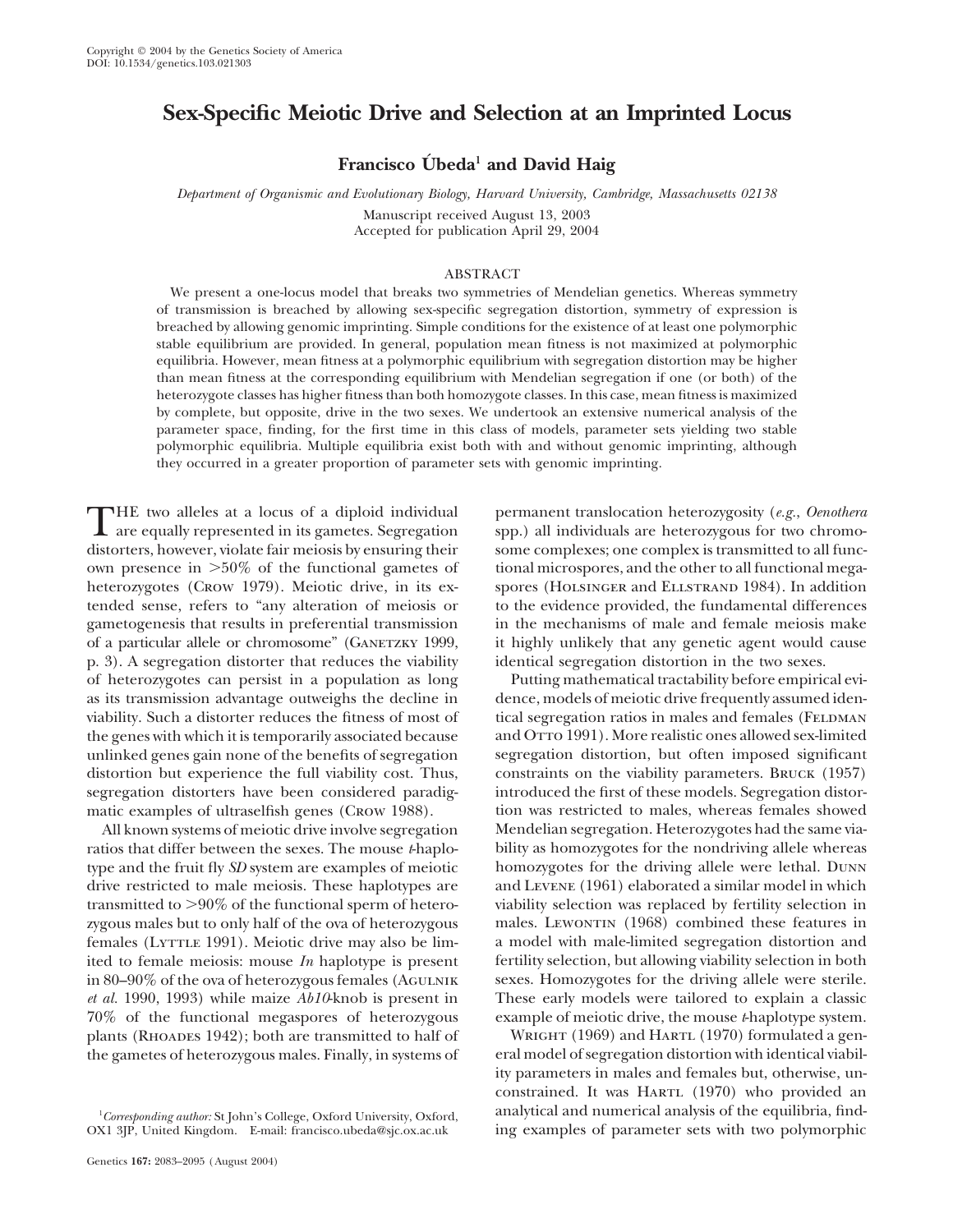equilibria (one stable). In his analysis, however, Hartl tence of two stable polymorphic equilibria, similar to equilibria (two stable), nor did he consider segregation between the sexes (Owen 1953). schemes like those in permanent translocation heterozygotes. Another assumption of Hartl's (1970) model MODEL was that of identical viability of reciprocal heterozygotes. Symmetric expression is a classic assumption of popula- Consider an infinite, panmictic diploid population. tion genetics models that has started to be relaxed after Let the viability of genotypes  $A_1A_1$ ,  $A_1A_2$ ,  $A_2A_1$ , and  $A_2A_2$  evidence of genomic imprinting was found. be  $v_{11}$ ,  $v_{12}$ ,  $v_{21}$ , and  $v_{22}$ , wher

sion of genes depending on their parental origin (REIK has maternal origin. Let the segregation ratio of  $A_1$  be and WALTER 2001). Consider an imprinted locus in which the expression of genes with paternal origin is corresponding ratios for  $A_2$  are  $1 - k$  and  $1 - \kappa$  (0  $<$ upregulated while the expression of genes with maternal origin is downregulated. Thus, the expression of A relative to *B* is greater in genotype *AB* than in genotype negative segregation distortion of  $A_1$  (HIRAIZUMI 1989, *BA* (where the allele with paternal origin is mentioned 1990). first). Such differential expression can cause reciprocal Let the frequency of gametes *A*1, *A*<sup>2</sup> be *x*1, *x*<sup>2</sup> in sperm heterozygotes to have distinguishable phenotypes and and  $y_1$ ,  $y_2$  in eggs ( $0 \le x_i$ ,  $y_i \le 1$ , and  $\Sigma_i x_i = \Sigma_i y_i = 1$ ). The different viabilities (PEARCE and SPENCER 1992). Most interaction between viability selection an theoretical work on the population genetics of genomic distortion determines the frequency of allele  $A_1$  one imprinting has been undertaken by Spencer and col- generation later, leagues (see SPENCER 2000 for a review). Their models  $\frac{1}{a}$ have considered the effects of selection at autosomal loci (PEARCE and SPENCER 1992) and the interaction between mutation and selection (SPENCER 1997). The interaction between genomic imprinting and the segre-

In this article, we extend WRIGHT's (1969) model by fitness of the population. assigning separate viabilities to reciprocal heterozygotes, as might occur at an imprinted locus. This extension is justified by PEARCE and SPENCER's (1992) conclusion that systems with genomic imprinting may show sion that systems with genomic imprinting may show in sperm than in eggs if segregation favors  $A_1$  more qualitatively different behavior from otherwise identical strongly in spermatogenesis than in oogenesis, and as systems without imprinting. Its biological motivation, a consequence  $A_1A_2$  heterozygotes will be more frequent however, lies in the work of NAUMOVA *et al.* (2001) on than  $A_2A_1$  heterozygotes.<br>transmission ratio distortion at imprinted loci in the The change in allele fre human genome. This work finds evidence of a deviation from Mendelian transmission of paternal and maternal imprinted regions linked to embryo viability. Thus, from both theoretical and empirical perspectives, the extension of Hartl's (1970) model to allow the interaction  $\overline{w}\Delta y_1 = \frac{\partial \overline{w}}{\partial x} y_1 y_2 - (1 - \kappa) v_{21} y_1 x_2 + \kappa v_{12} y_2 x_1$ . (3b) justified.

our model reduces to HARTL's (1970). We complete  $x_1$  alone characterizes the frequency of alleles  $A_1$  and  $A_2$ his analysis, however, by explicitly considering perfect in sperm. Similarly, variable  $y = y_1$  alone characterizes transmission of one allele in one sex and the other allele the frequency of alleles  $A_1$  and  $A_2$  in eggs. Henceforth, in the opposite sex as occurs in *Oenothera* spp. or *Isotoma* we eliminate the subscripts in variables  $x_i$  and  $y_i$ . Any *petraea* (HOLSINGER and ELLSTRAND 1984). Such a segre- point  $(x, y)$  in the unit square  $\Omega$  describes the state of gation scheme is relevant not only because it is exhibited our system without losing information.  $\Omega$  is the region in nature by permanent translocation heterozygotes but of space with biological meaning. also because it maximizes the population mean fitness of our model given heterozygote advantage. In addition, EQUILIBRIA we carry out a thorough exploration of the parameter space in search of parameter sets yielding three poly- An equilibrium  $(\hat{x}, \hat{y})$  is characterized by the lack of

did not find parameter sets with three polymorphic what occurs in selection models with differential viability

idence of genomic imprinting was found. be  $v_{11}$ ,  $v_{12}$ ,  $v_{21}$ , and  $v_{22}$ , where the autosomal allele written<br>Genomic imprinting refers to a differential expres-<br>first has paternal origin while the one written sec first has paternal origin while the one written second  $k$  in male meiosis and  $\kappa$  in female meiosis while the  $\leq$  1). Values of *k* and  $\kappa$  less than one-half can be interpreted as segregation distortion in favor of  $A_2$  or

interaction between viability selection and segregation

$$
\overline{w}x_1' = v_{11}x_1y_1 + k(v_{12}x_1y_2 + v_{21}x_2y_1)
$$
 (1a)

$$
\overline{w}y_1' = v_{11}x_1y_1 + \kappa(v_{12}x_1y_2 + v_{21}x_2y_1)
$$
 (1b)

$$
\overline{w} = v_{11}x_1y_1 + v_{12}x_1y_2 + v_{21}x_2y_1 + v_{22}x_2y_2, \qquad (2)
$$

gation distortion, however, has yet to be considered. where the normalizing factor  $\bar{w}$  is known as the mean

 $y'_1 - y'_1$ ) = (k –  $\kappa$ ) ( $v_{12}x_1y_2 + v_{21}x_2y_1$ ). After one generation,  $x_1 - y_1$  takes the same sign as  $k - \kappa$ . That is,  $A_1$  will be more frequent strongly in spermatogenesis than in oogenesis, and as

The change in allele frequencies from one generation  $x'_1 - x_1 = \Delta x_1$  and  $y'_1 - y_1 = \Delta y_1$ , are

$$
\overline{w}\Delta x_1 = \frac{\partial \overline{w}}{\partial x_1} x_1 x_2 - (1 - k) v_{12} x_1 y_2 + k v_{21} x_2 y_1 \qquad (3a)
$$

$$
\overline{w}\Delta y_1 = \frac{\partial \overline{w}}{\partial y_1} y_1 y_2 - (1 - \kappa) v_{21} y_1 x_2 + \kappa v_{12} y_2 x_1. \quad (3b)
$$

If reciprocal heterozygotes have the same viability, Given that  $0 \lt x_1$ ,  $x_2 \lt 1$ , and  $x_2 = 1 - x_1$ , variable  $x =$ 

morphic equilibria. The aim is to investigate the exis-<br>change of allele frequency over time, *i.e.*,  $\Delta x = 0$  and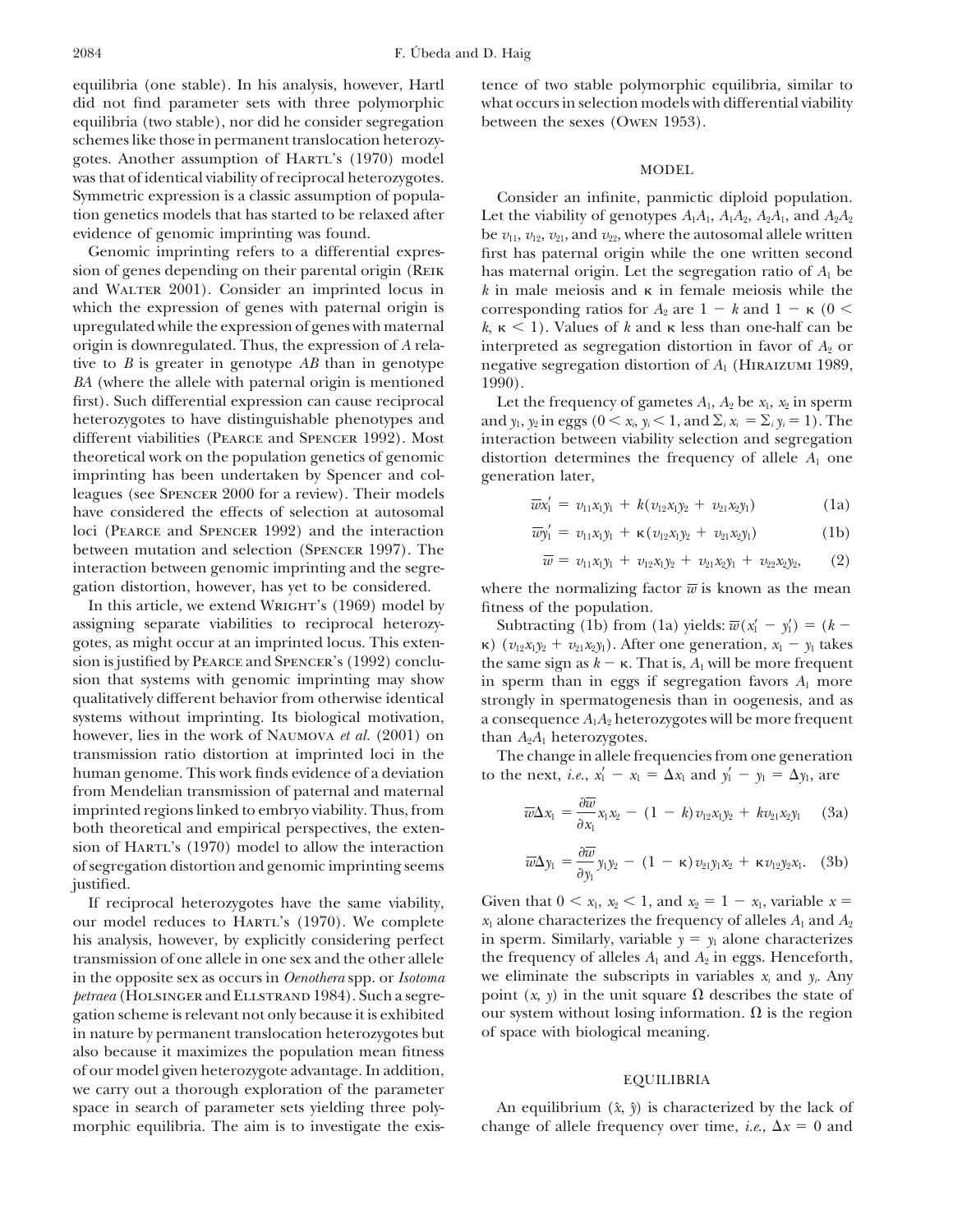$\Delta y = 0$ . We use the label *trivial* to designate an equilib- libria (0 and 1) but no more than three nontrivial equirium in which either *A*<sub>1</sub> or *A*<sub>2</sub> is absent, while *nontrivial* libria (φ<sub>1</sub>, φ<sub>2</sub>, and φ<sub>3</sub>). The algebraic expressions of roots refers to all other cases. in  $p(\hat{x}) = 0$  are sufficiently complicated as to convey

$$
\hat{y} = -\hat{x} \frac{a_2 \hat{x} + a_1}{a_5 \hat{x}^2 + a_4 \hat{x} + a_3},\tag{4}
$$

Consider the case  $\Delta y = 0$ . From (3b),  $\hat{x}$  can be written

$$
\hat{x} = -\hat{y} \frac{b_2 \hat{y} + b_1}{b_5 \hat{y}^2 + b_4 \hat{y} + b_5},\tag{5}
$$

 $v_{22} - (1 + \kappa)v_{12} - \kappa v_{21}$ , and  $b_5 = a_5$ .

$$
\hat{x}[c_4\hat{x}^4 + c_3\hat{x}^3 + c_2\hat{x}^2 + c_1\hat{x} + c_0] = 0, \qquad (6)
$$

where  $c_0 = a_3^2b_3 - a_1a_3b_1$ ,  $c_1 = a_1^2b_2 + 2a_3a_4b_3 - a_2a_3b_1 -$  stable nontrivial equilibrium. where  $c_0 = a_3^2b_3 - a_1a_3b_1$ ,  $c_1 = a_1^2b_2 + 2a_3a_4b_3 - a_2a_3b_1 - a_1a_4b_1 - a_1a_3b_4$ ,  $c_2 = a_1^2a_5 + a_4^2b_3 + 2a_1a_2b_2 + 2a_3a_5b_3 - a_1a_4b_1 - a_1a_3b_4$ ,  $c_2 = a_1^2a_5 + a_4^2b_3 + 2a_1a_2b_2 + 2a_3a_5b_3 - a_1a_3b_4$ .  $a_1a_4b_1 - a_1a_3b_4$ ,  $c_2 = a_1^2a_5 + a_4^2b_3 + 2a_1a_2b_2 + 2a_3a_5b_3 -$ <br>  $a_2a_4b_1 - a_1a_5b_1 - a_2a_3b_4 - a_1a_4b_4$ ,  $c_3 = a_2^2b_2 + 2a_1a_2a_5 +$  can be written as  $2a_4a_5b_3 - a_2a_5b_1 - a_2a_4b_4 - a_1a_5b_4$ , and  $c_4 = a_2^2a_5 + a_5^2b_3 - a_1a_5b_4$ 

 $(1, 1) = 1$ , can be factored out of the last equation, This has a simple biological interpretation. In the

$$
\hat{x}(1 - \hat{x})[d_3\hat{x}^3 + d_2\hat{x}^2 + d_1\hat{x} + d_0] = 0, \qquad (7)
$$

where  $d_0 = c_1 + c_2 + c_3 + c_4$ ,  $d_1 = c_2 + c_3 + c_4$ ,  $d_2 = c_3 + c_5$ 

$$
\hat{x}(1 - \hat{x})\left[\hat{x}^3 + e_2\hat{x}^2 + e_1\hat{x} + e_0\right] = 0, \quad (8)
$$

$$
\hat{x}_{\phi_1} = -\frac{1}{3}e_2 + r_1 + r_2 \tag{9a}
$$

$$
\hat{x}_{\phi_2} = -\frac{1}{3}e_2 - \frac{1}{2}(r_1 + r_2) + \frac{1}{2}i\sqrt{3}(r_1 - r_2)
$$
 (9b)

$$
\hat{x}_{\phi_3} = -\frac{1}{3} \, e_2 - \frac{1}{2} (\eta_1 + \eta_2) - \frac{1}{2} \, i \sqrt{3} (\eta_1 - \eta_2), \quad (9c)
$$

Variable  $\Delta$  represents the discriminant of the cubic

$$
\Delta = s^3 + t^2, \tag{10}
$$

**∕ ∕** 

**Close form solution:** Consider the case  $\Delta x = 0$ . From little biological insight. Their existence depends not (3a),  $\hat{y}$  can be written as a function of  $\hat{x}$ , only on the sign of  $\Delta$  but also on the biological constraint that requires  $\phi$  to belong to  $\Omega$ .

*Existence and stability:* The instabilities of both trivial equilibria are sufficient and necessary conditions to where  $a_1 = kv_{12} - v_{22}$ ,  $a_2 = v_{22} - v_{12}$ ,  $a_3 = kv_{21}$ ,  $a_4 = v_{11} + v_{12}$  have precisely one stable polymorphic equilibrium or  $v_{12} = kv_{12} - v_{12}$ , and  $a_2 = v_{13} + v_{21} - v_{13} - v_{14}$  three polymorphic equilibria (two of t  $v_{22} - kv_{12} - (1 + k)v_{21}$ , and  $a_5 = v_{12} + v_{21} - v_{11} - v_{22}$  three polymorphic equilibria (two of them stable and 20 Consider the case  $\Delta y = 0$  From (3b)  $\hat{x}$  can be written the other unstable; PROUT 1968). This is true o as a function of  $\hat{y}$ , assume, as we do, that there are no stable cycles in our *model* (CANNINGS 1969). Ruling out the possibility of  $\hat{x} = -\hat{y} - \frac{b_2 y + b_1}{2}$ , (5) having stable cycles is beyond the scope of this article.

If one of the trivial equilibria is stable and the other where  $b_1 = \kappa v_{21} - v_{22}$ ,  $b_2 = v_{22} - v_{21}$ ,  $b_3 = \kappa v_{12}$ ,  $b_4 = v_{11} + \cdots$  unstable, system (3) may have zero or two nontrivial  $e_2 - (1 + \kappa)v_{12} - \kappa v_{21}$ , and  $b_5 = a_5$ .<br>
Substituting (4) into (5) yields a quintic polynomial If both trivial equilibria are stable, system (3) may have  $v_{22} - (1 + \kappa)v_{12} - \kappa v_{21}$ , and  $b_5 = a_5$ .<br>
Substituting (4) into (5) yields a quintic polynomial<br>
with one root at  $\hat{x} = 0$ . This root corresponds to trivial<br>
equilibrium (0, 0) = **0**,<br>
equilibrium (0, 0) = **0**,<br>
foot  $x^2$  are *cessary* condition for the existence of at least one

$$
2a_4a_5b_3 - a_2a_5b_1 - a_2a_4b_4 - a_1a_5b_4
$$
, and  $c_4 = a_2^2a_5 + a_3^2b_3 - a_2a_5b_4$ .  
\nRoot  $\hat{x} = 1$ , corresponding to trivial equilibrium  
\n
$$
\begin{bmatrix} kv_{12} - \frac{1}{2}v_{22} \end{bmatrix} + \begin{bmatrix} kv_{21} - \frac{1}{2}v_{22} \end{bmatrix} > 0.
$$
 (11)

vicinity of 0 allele  $A_1$  is rare. On one hand,  $A_1$  will be present mostly in heterozygotes and will be transmitted to a fraction k of its bearers' sperm and a fraction  $\kappa$  of its *c*<sub>4</sub>, and  $d_3 = c_4$ . bearers' eggs. *A*<sub>1</sub> sperm will fertilize *A*<sub>2</sub> eggs, producing Dividing the previous equation by  $d_3$  yields offspring with viability  $v_{12}$ , whereas  $A_1$  eggs will be fertil- $\hat{x}(1 - \hat{x}) [\hat{x}^3 + e_2 \hat{x}^2 + e_1 \hat{x} + e_0] = 0,$  (8) ized by  $A_2$  sperm, producing offspring with viability  $v_{21}$ .<br>On the other hand,  $A_2$  will be present mostly in homozy-<br>where  $e_2 = d_2/d_3$ ,  $e_1 = d_1/d_3$ , and  $e_0 = d_0/d$ gotes and a particular allele will be transmitted to half The cubic polynomial in  $(8)$ ,  $p(x)$ , contributes up to of its bearers' gametes, producing offspring with viability three equilibria,  $\phi_1$ ,  $\phi_2$ , and  $\phi_3$ , that might be nontrivial. *v*<sub>22</sub>. Thus, the two terms within brackets in (11) refer to The close form of the roots in  $p(\hat{x}) = 0$  can be written the relative fitness advantage The close form of the roots in  $p(\hat{x}) = 0$  can be written the relative fitness advantage of  $A_1$  over  $A_2$  via sperm using Cardano's formulas (WEISSTEIN 2002), and via eggs, respectively. A<sub>1</sub> can invade a gene pool and via eggs, respectively.  $A_1$  can invade a gene pool near fixation for  $A_2$  if the sum of these terms is positive.

> **e** 2  $\mu$  2 (9) Similarly, the condition for instability of 1 can be written as

$$
\[ (1 - k) v_{21} - \frac{1}{2} v_{11} \] + \[ (1 - \kappa) v_{12} - \frac{1}{2} v_{11} \] > 0. \quad (12)
$$

In the vicinity of 1 allele  $A_2$  is rare. On one hand, *A*<sup>2</sup> will be present mostly in heterozygotes and will be where  $r_1 = \sqrt[3]{t + \sqrt{\Delta}}$  and  $r_2 = \sqrt[3]{t - \sqrt{\Delta}}$ . transmitted to a fraction  $(1 - k)$  of its bearers' sperm and a fraction  $(1 - \kappa)$  of its bearers' eggs.  $A_2$  sperm polynomial, will fertilize *A*<sup>1</sup> eggs, producing offspring with viability *v*<sub>21</sub>, whereas  $A_2$  eggs will be fertilized by  $A_1$  sperm, producing offspring with viability  $v_{12}$ . On the other hand,  $A_1$ where  $s = \frac{1}{3}(3e_1 - e_2^2)$  and  $t = \frac{1}{54}(9e_1e_2 - 27e_0 - 2e_2^3)$ . will be present mostly in homozygotes and a particular To summarize, system (3) has at least two trivial equi- allele will be transmitted to half of its bearers' gametes,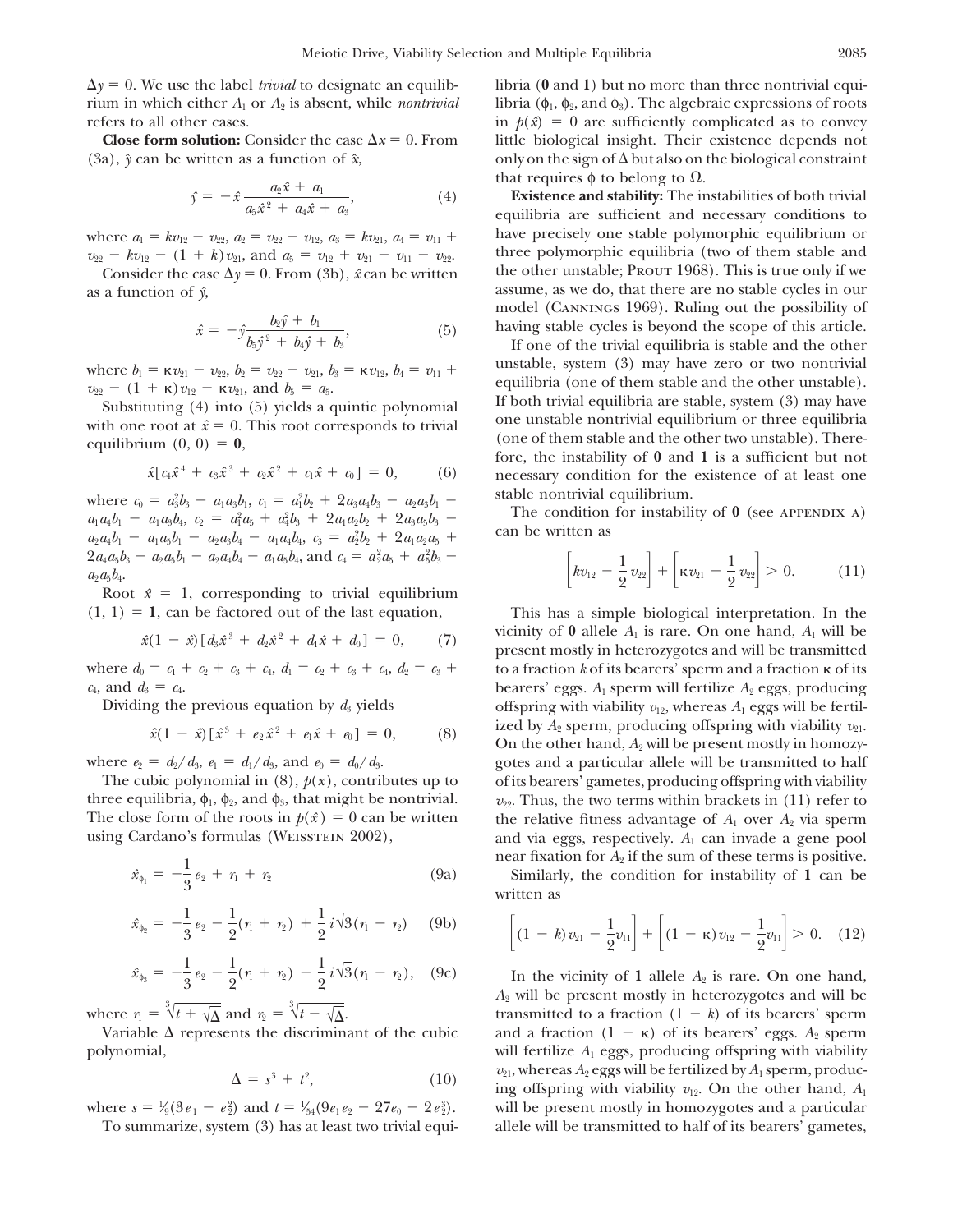# **TABLE 1**

|                        | $v_{19} = v_{91}$                 | $v_{19} \neq v_{91}$                                                   |  |  |
|------------------------|-----------------------------------|------------------------------------------------------------------------|--|--|
| Mendelian segregation  | $v_{19} > v_{99}$                 | $\frac{1}{6}(v_{12} + v_{21}) > v_{22}$                                |  |  |
|                        | $v_{19} > v_{11}$                 | $\frac{1}{2}(v_{12} + v_{21}) > v_{11}$                                |  |  |
|                        | $v_{11} + v_{22} - 2v_{12} < 0$   | $v_{11} + v_{22} - v_{12} - v_{21} \leq 0$                             |  |  |
| Segregation distortion |                                   |                                                                        |  |  |
| $k = \kappa$           | $2kv_{12} > v_{22}$               | $k(v_{19} + v_{21}) > v_{29}$                                          |  |  |
|                        | $2(1-k)v_{12} > v_{11}$           | $(1 - k)$ $(v_{19} + v_{21}) > v_{11}$                                 |  |  |
|                        | $v_{11} + v_{22} - 2v_{12} < 0$   | $v_{11} + v_{22} - v_{12} - v_{21} \leq 0$                             |  |  |
| $k \neq \kappa$        | $(k + \kappa) v_{12} > v_{22}$    | $kv_{19} + \kappa v_{21} > v_{29}$                                     |  |  |
|                        | $(2 - k - \kappa)v_{12} > v_{11}$ | $(1 - \kappa)v_{12} + (1 - k)v_{21} > v_{11}$                          |  |  |
|                        | $v_{11} + v_{22} - 2v_{12} < 0$   | $v_{11} + v_{22} - v_{12} - v_{21} \le (k - \kappa) (v_{12} - v_{21})$ |  |  |

**Summary of conditions for existence and stability of at least one polymorphic equilibrium**

In each of the models considered, the conditions for instability of **0** and **1** are provided first. The last condition results from adding up the previous two and it is a necessary condition for their satisfaction.

producing offspring with viability  $v_{11}$ . Thus, the two terms within brackets in (12) refer to the relative fitness one polymorphic equilibrium is independent of the sex advantage of  $A_2$  over  $A_1$  via sperm and via eggs, respectively.  $A_2$  can invade a gene pool near fixation for  $A_1$  if Further comparison reveals that a necessary condition the sum of these terms is positive. for the existence and stability of a polymorphic equilib-

comparison between our model and a model without requirement is further relaxed in our model, which is imprinting, but otherwise equal, reveals that in the latter replaced by

the width of the  $(k, \kappa)$  region in which there is at least bias in segregation ratios,  $k - \kappa$  (see Figure 1a).

The equivalent set of conditions in models in which rium encompassing all models in Table 1, except ours, either segregation distortion or genomic imprinting is is that the average viability of heterozygotes has to be missing is summarized in Table 1. In particular, the greater than the average viability of homozygotes. This



Figure 1.—Comparison of existence and stability conditions. We consider four viability sets: (1.6, 2.6, 2.6, 1.6), (1.6, 1.5, 1.5, 1.6), (1.6, 2, 3.2, 1.6), and (1.6, 1, 2, 1.6). These are arranged as a table; columns show absence or presence of genomic imprinting while rows show average heterozygote advantage (a) and average heterozygote disadvantage (b). To facilitate the comparison, the viability of heterozygotes in the absence of imprinting corresponds to the average viability of heterozygotes in its presence. To further simplify, the viability of homozygotes is the same within and across examples. The shaded area represents the region of the parameter space  $(k, \kappa)$  in which existence and stability conditions are satisfied, thus yielding at least one stable equilibrium.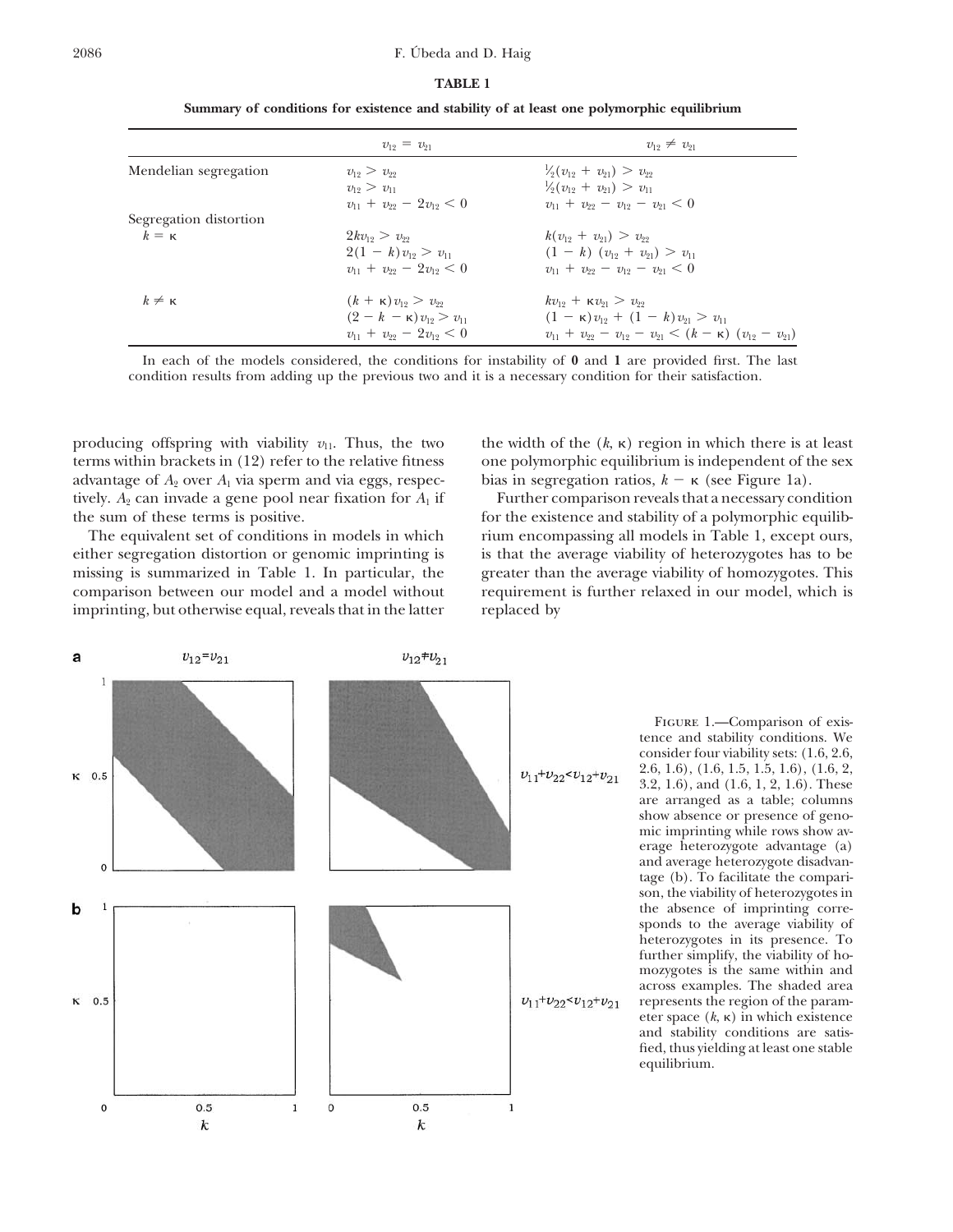

FIGURE 2.—Comparison of population mean fitness. Consider the viability set (0.75, 1, 1.5, 0.5). With Mendelian segregation and sex-independent segregation distortion (a) the frequency of alleles in males and females is the same (*z* ), and the population mean fitness  $(\overline{w}_z)$  is a function of one variable. The stable equilibrium with Mendelian segregation, *M*, maximizes  $\overline{w}_z$  but the introduction of sex-independent segregation distortion ( $k_n = \kappa_n = 0.6$ ) results in a stable equilibrium,  $D_n$ , with lower  $\overline{w}$  value. This is true for any  $k_n$  value. With sex-specific segregation distortion (b) the frequency of alleles can differ in males ( $x$ ) and females (y), and  $\overline{w}$  is a function of two variables. To facilitate the comparison we consider a segregation scheme ( $k_s$ ,  $\kappa_s$ ) such that  $\frac{1}{2}(k_s + \kappa_s) = k_n$ . In particular, segregation scheme (0.3, 0.9) results in a stable equilibrium, *D*<sub>s</sub>, with a  $\bar{w}$  value higher than ⁄ the one corresponding to *M*. This is true for some  $(k_s, \kappa_s)$  only. Solid circles indicate locally stable equilibria; open circles indicate unstable equilibria. Solid lines represent allele frequency trajectories with arrows indicating the direction of temporal change. Dashed lines represent population mean fitness values.

$$
(k+1-\kappa)v_{12} + (1-k+\kappa)v_{21} > v_{11} + v_{22}. \quad (13)
$$

of imprinting,  $v_{12} = v_{21} = a$ , the set of conditions for<br>existence and stability cannot be satisfied for any  $(k, \kappa)$ <br>existence and stability cannot be satisfied for any  $(k, \kappa)$ while in the presence of imprinting with  $\frac{1}{2}(v_{12} + v_{21}) =$  ever, sends the equilibrium away from the mean fitness **∕** 

The special cases in which one or both of the existence and stability conditions are met with strict equality  $\frac{1}{z}$ are considered in APPENDIX A.

**Population mean fitness:** Another singularity of our model lies in the value taken by the population mean Fitness at equilibrium. While it is a maximum with Mendelian segregation, the introduction of sex-independent<br>delian segregation, the introduction of sex-independent<br>segregation distortion results in its reduction. However sex-specific segregation distortion may increase the equinorum compared to its corresponding value given<br>mean fitness at equilibrium compared to the corre-<br>Mendelian segregation (see Figure 2b). The equiva-

delian segregation ( $k = \kappa = \frac{1}{2}$ ) are the same ( $x = y =$ **∕** 

$$
\overline{w}_z \Delta z = \frac{1}{2} \frac{d \overline{w}_z}{dz} z(1-z), \qquad (14)
$$

 $\nu_{21} > \nu_{11} + \nu_{22}.$  (13) where  $\overline{w}_z = \nu_{11}z^2 + (\nu_{12} + \nu_{21})z(1 - z) + \nu_{22}(1 - z)^2.$ Figure 1b illustrates this singularity of our model.<br>There, we provide a particular set of viabilities  $(v_{11}, v_{12},$ <br>  $v_{21}, v_{22})$  such that  $v_{12} + v_{21} < v_{11} + v_{22}$ . In the absence<br>
of imprinting,  $v_{12} = v_{21} = a$ , the se **∕** 

Sex-independent segregation distortion  $(k = \kappa)$ , how*a* the equivalent set of conditions is satisfied by some maximum (see Figure 2a; Eshel 1985). System (3) re-<br> $(k, \kappa)$ .

$$
\overline{w}_z \Delta z = \left[\frac{1}{2} \frac{d \overline{w}_z}{dz} - \left(\frac{1}{2} - k\right)(v_{12} + v_{21})\right] z(1 - z). \quad (15)
$$

Term  $(\frac{1}{2} - k)(v_{12} + v_{21})$  prevents the equivalence between polymorphic equilibrium and critical point.

sponding value with Mendelian segregation. lence between polymorphic equilibrium and critical sponding value with Mendelian segregation. The allele frequencies in eggs and sperm given Men-<br>point is possible as long as the necessary condition  $k +$ delian segregation  $(k = \kappa = \frac{1}{2})$  are the same  $(x = y)$  =  $\kappa = 1$  is satisfied. All critical points, however, are saddle  $\frac{1}{2}$  after one generation. System (3) reduces to *points* (see APPENDIX B). The population mean fitness maxima are confined to the corners of  $\Omega$ ; in any of these corners all individuals carry and give birth to the highest viability genotype.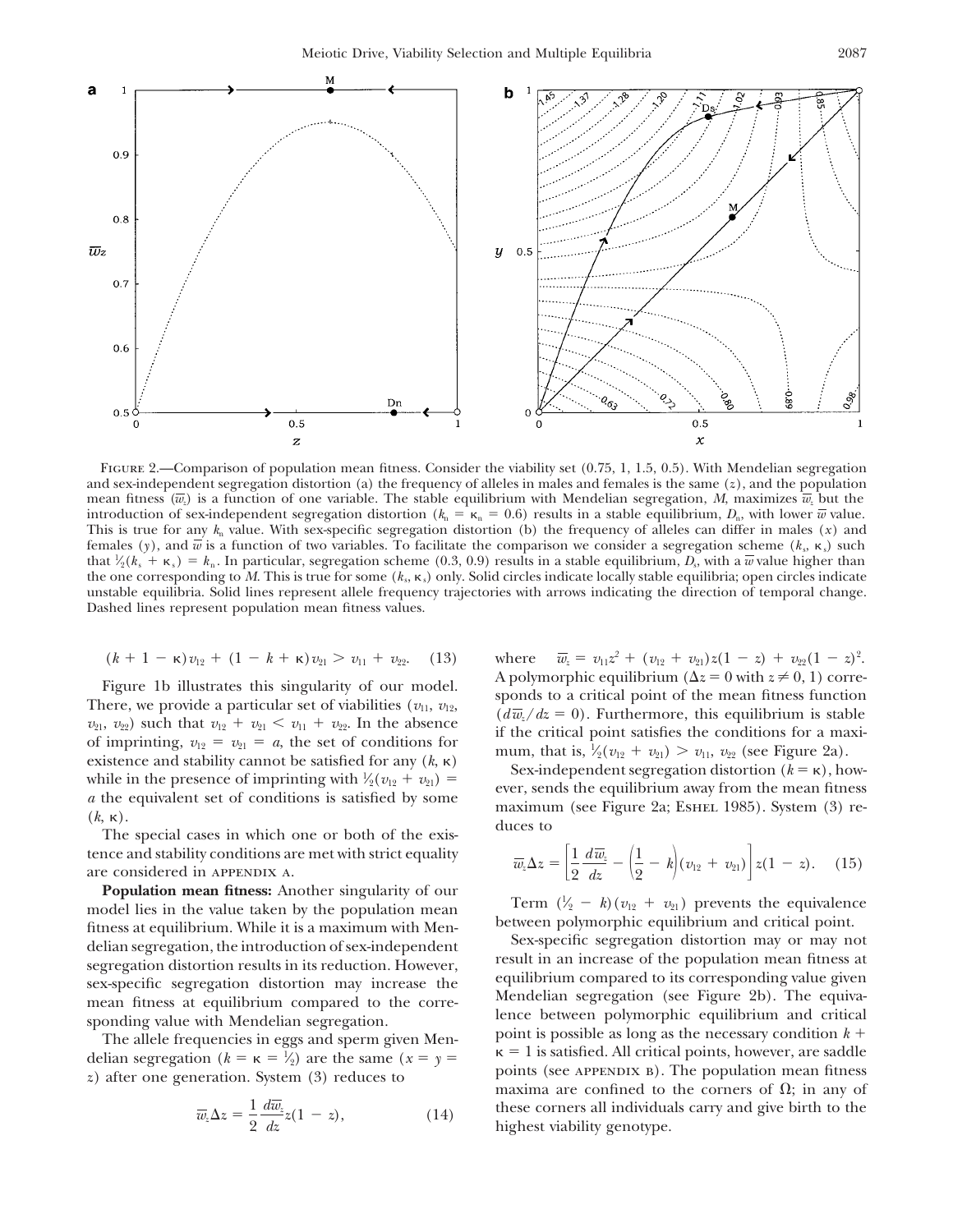## **TABLE 2**

|               |        |                        | No. of polymorphic equilibria |                      |                                 |              |
|---------------|--------|------------------------|-------------------------------|----------------------|---------------------------------|--------------|
| $\bf{0}$      | 1      | $\boldsymbol{0}$       | 1                             | $\overline{2}$       | 3                               | Total        |
|               |        |                        | $v_{12} = v_{21}$             |                      |                                 |              |
|               |        |                        | 1,076,203                     |                      | 12                              | 1,706,215    |
|               |        |                        | (0.2510)                      |                      | $(3 \times 10^{-6})$            | (0.2510)     |
|               | $^{+}$ | 1,863,947              |                               | 4,749                |                                 | 1,868,696    |
| $^{+}$        |        | (0.4348)               |                               | (0.0011)             |                                 | (0.4359)     |
| $+$           | $^{+}$ |                        | 1,314,369                     |                      | $\theta$                        | 1,314,369    |
|               |        |                        | (0.3066)                      |                      | (0.0000)                        | (0.3066)     |
| Indeterminate |        | 26,957                 | 634                           | $\overline{4}$       | $\theta$                        | 27,595       |
|               |        | (0.0063)               | (0.0001)                      | $(10^{-6})$          | (0.0000)                        | (0.0064)     |
| Total         |        | 1,890,904              | 2,391,206                     | 4,753                | 12                              | 4,286,875    |
|               |        | (0.4411)               | (0.5578)                      | (0.0011)             | $(3 \times 10^{-6})$            |              |
|               |        |                        | $v_{12} \neq v_{21}$          |                      |                                 |              |
|               |        |                        | 18,184,520                    |                      | 1,192                           | 18, 185, 712 |
|               |        |                        | (0.2357)                      |                      | $(1.5 \times 10^{-6})$          | (0.2357)     |
|               | $^{+}$ | 38,445,946             |                               | 184,966              |                                 | 38,630,912   |
| $^{+}$        |        | (0.4982)               |                               | (0.0024)             |                                 | (0.5006)     |
| $^{+}$        | $^{+}$ |                        | 20,197,168                    |                      | $\theta$                        | 20,197,168   |
|               |        |                        | (0.2617)                      |                      | (0.0000)                        | (0.2617)     |
| Indeterminate |        | 137,620                | 12,053                        | 285                  | $\theta$                        | 149,958      |
|               |        | (0.0018)               | (0.0002)                      | $(4 \times 10^{-6})$ | (0.0000)                        | (0.0020)     |
| Total         |        | 38,583,566<br>(0.5000) | 38, 393, 741<br>(0.4976)      | 185,251<br>(0.0024)  | 1,192<br>$(1.5 \times 10^{-6})$ | 77,163,750   |

**Classification of parameter sets according to the number of nontrivial equilibria they produce and their stability**

The parameter sets investigated were all combinations of the viabilities  $v_{ii}$  in the range (0, 2) at intervals of 0.1 and segregation ratios  $(k, \kappa)$  in the range  $(0, 1)$  at intervals of 0.04. Sets are classified by the number of nontrivial equilibria and the stability  $(+)$  or not  $(-)$  of the trivial equilibria (0 and 1). First-order conditions, however, fail to characterize the stability of the trivial equilibria for those sets labeled "indeterminate." Each cell contains the number of parameter sets observed; its proportion with respect to the total is given in parentheses. Em dashes refer to impossible cases.

gote  $A_1A_2$  results from the segregation scheme  $(k, \kappa)$  = (1, 0). This equilibrium is stable and a local  $\overline{w}$  maxi- DIX B. mum when  $v_{12} > v_{11}$ ,  $v_{22}$ . Similarly, a population fixed for This analysis (see Table 2 for results) shows that with heterozygote  $A_2A_1$  results from the segregation scheme imprinting, 50% of all  $\{v, s\}$  sets produce only trivial  $(k, \kappa) = (0, 1)$ . This equilibrium is stable and a local  $\overline{w}$ 

The complex algebraic expression of  $\phi_i$  requires the polymorphic equilibria are stable). use of numerical methods to identify sets of parameter **Multiple equilibria:** Our numerical analysis confirmed values  $\mathbf{v} = (v_{11}, v_{12}, v_{21}, v_{22})$  and  $\mathbf{s} = (k, \kappa)$  yielding the existence of parameter values yielding two polymormultiple polymorphic equilibria. Describing the param- phic equilibria (HARTL 1970) and found, for the first eter space in terms of number of polymorphic equilibria time, parameter values yielding three polymorphic equiproduced is the purpose of this section. libria. The frequency of the former is small ( $\approx$ 2.4 in

have up to three polymorphic equilibria. We have calculated the equilibria for  $>81$  million  $\{\bar{v}, \bar{s}\}$  sets consisting both with and without imprinting. The fraction of such

Polymorphic corners, *i.e.*, (0, 1) and (1, 0), are unat- of all combinations of values in **v** taken at intervals 0.1 tainable with sex-independent segregation ratios, Men- within the range [0.1, 1.9] and values in **s** taken at delian or not. However, a population fixed for heterozy- intervals 0.04 within the range [0.02, 0.98]. Special cases  $(0, 1)$  and  $(1, 0)$  were considered above and in APPEN-

equilibria while the other 50% bear at least one polymaximum when  $v_{21} > v_{11}$ ,  $v_{22}$  (see APPENDIX C). morphic equilibrium (48% of the polymorphic equilibria are stable). Without imprinting, 44% of all {**v**, **s**} sets produce only trivial equilibria while the remaining 56% NUMERICAL RESULTS bear at least one polymorphic equilibrium (50% of the

Each  ${\bar{\mathbf{v}}}$ ,  ${\bar{\mathbf{s}}}$  depicts a specific instance of (1) that might  $10^3$  while the frequency of the latter is very small ( $\approx$ 1.5) in  $10<sup>5</sup>$ ). Multiple polymorphic equilibria were found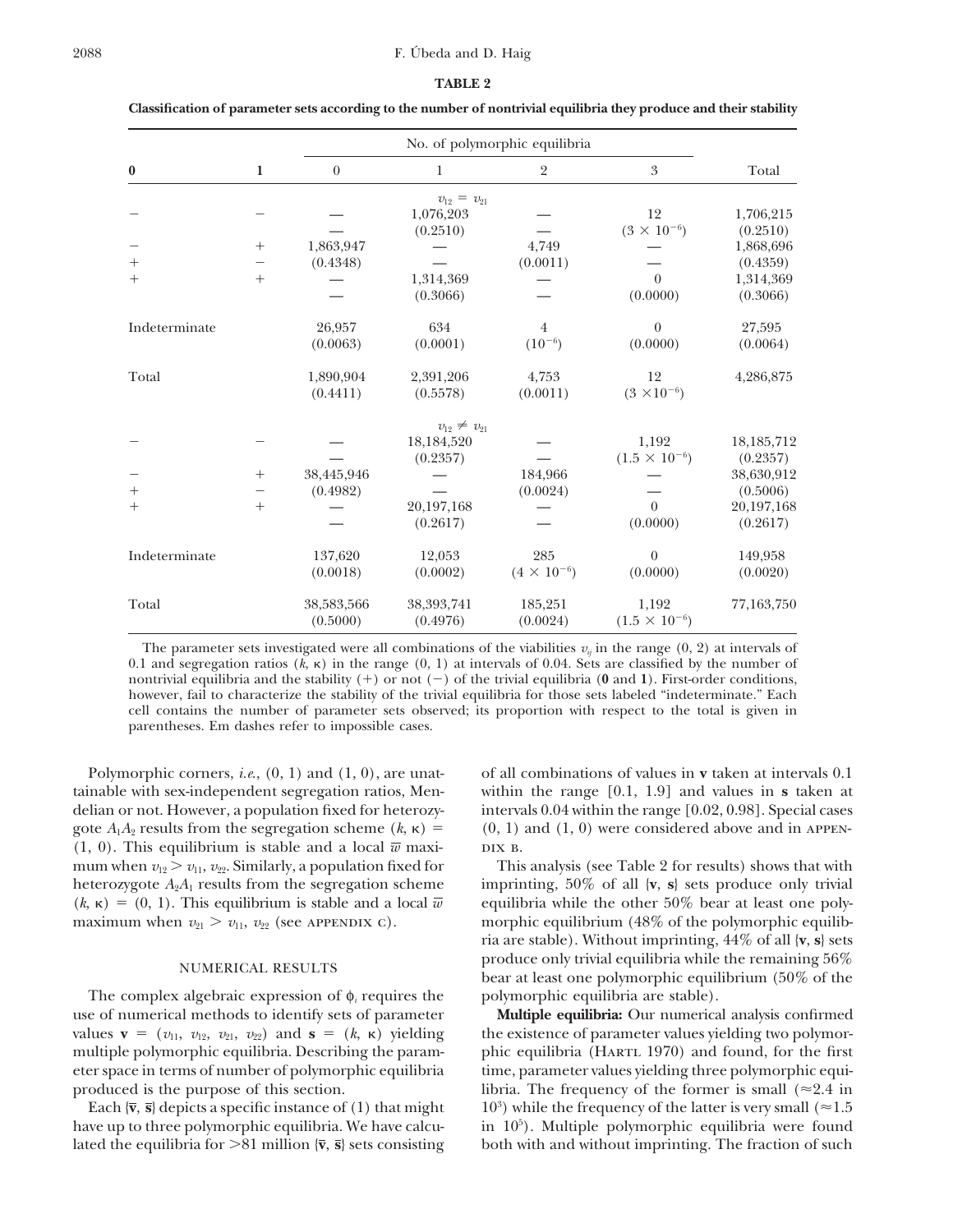

FIGURE 3.—Multiple equilibria in parameter subspace (*k*,  $\kappa$ ). We separate parameter sets yielding two equilibria from those yielding three equilibria in columns. Also we separate parameter sets with genomic imprinting from parameter sets without genomic imprinting in rows. The area of each square is proportional to the number of parameter sets yielding multiple equilibria for a pair ( $k$ ,  $\kappa$ ). Given the difference in magnitude between two and three equilibria, the scale used for the latter is 10 times larger than the one used for the former.

of imprinting. In particular, the fraction of cases produc- in the other. ing two equilibria was increased by a factor of two while The lack of multiple equilibria with equal segregation

where there are multiple equilibria, the number of  $\bar{v}$  novel observation. The detail of our numerical analysis sets yielding two or three equilibria was plotted against provides strong evidence for the validity of this observa**s** (see Figure 3). The parameter subspace  $\{(k, \kappa) | 0 \leq \kappa\}$  $k, \kappa \leq 1$ } has two diagonals: the main diagonal ( $k = \kappa$ and the secondary diagonal  $(k + \kappa = 1)$ , which are axes of mirror symmetry. The main diagonal reflects one sex while the other sex shows Mendelian segregainterchangeability of the sexes while the secondary one tion or slight segregation distortion against the same reflects interchangeability of alleles  $A_1$  and  $A_2$ . The most allele. prominent features of these plots are the absence of **Three equilibria:** In this section we focus on paramemultiple equilibria on the diagonals and a higher proba- ter values yielding three equilibria. Table 3 presents bility of observing multiple equilibria in the proximity some examples while Figures 4 and 5 make a detailed

cases, however, was substantially greater in the presence of Mendelian segregation in one sex but perfect drive

the fraction producing three equilibria was increased distortion in the two sexes is a well-known result. The by a factor of five. lack of multiple equilibria when drive in one sex is In an attempt to characterize the parameter space perfectly compensated by drag in the opposite sex is a tion but we have no mathematical proof. It is also inter-) esting that the probability of having multiple equilibria increases with the distortion strength of one allele in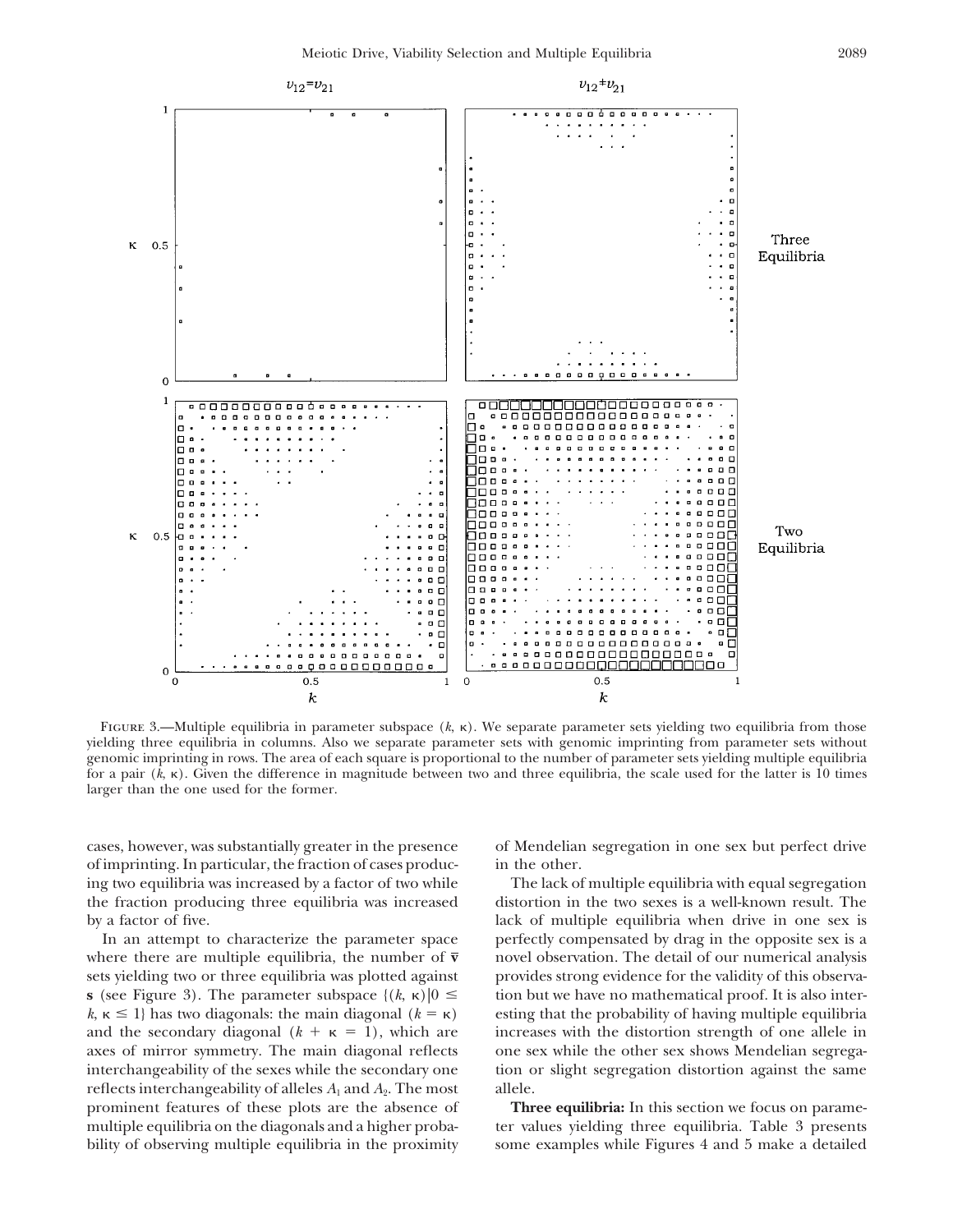### **TABLE 3**

**Examples of {v, s} sets yielding three equilibria**

|                                 | Viability:<br>$(v_{11}, v_{12}, v_{21}, v_{22})$ | Segregation:<br>$(k, \kappa)$ | Equilibria       |                  |                  |
|---------------------------------|--------------------------------------------------|-------------------------------|------------------|------------------|------------------|
|                                 |                                                  |                               | $(x_1, y_1)$     | $(x_2, y_2)$     | $(x_3, y_3)$     |
| $(k - \kappa)(v_{12} - v_{21})$ |                                                  |                               |                  |                  |                  |
| < 0                             | (0.4, 1.0, 1.3, 1.6)                             | (0.98, 0.50)                  | (0.9353, 0.6629) | (0.8488, 0.5492) | (0.4280, 0.2342) |
|                                 | (0.5, 1.5, 0.7, 1.0)                             | (0.22, 0.98)                  | (0.5075, 0.9477) | (0.2603, 0.7341) | (0.1326, 0.4688) |
|                                 | (0.6, 0.9, 1.5, 1.4)                             | (0.94, 0.38)                  | (0.9324, 0.6796) | (0.6432, 0.3351) | (0.4497, 0.2111) |
|                                 | (0.6, 1.0, 1.7, 1.7)                             | (0.94, 0.46)                  | (0.9261, 0.7074) | (0.8867, 0.6365) | (0.2873, 0.1495) |
|                                 | (0.7, 1.5, 1.0, 1.6)                             | (0.50, 0.86)                  | (0.7870, 0.9152) | (0.6154, 0.8000) | (0.2049, 0.3278) |
|                                 | (0.7, 1.9, 1.3, 1.9)                             | (0.34, 0.98)                  | (0.5427, 0.9274) | (0.3548, 0.7507) | (0.1301, 0.3401) |
|                                 | (0.8, 1.8, 1.2, 1.9)                             | (0.46, 0.90)                  | (0.7880, 0.9397) | (0.4216, 0.6620) | (0.1245, 0.2308) |
|                                 | (1.0, 1.1, 0.7, 0.4)                             | (0.02, 0.70)                  | (0.5132, 0.8223) | (0.2000, 0.6364) | (0.1212, 0.5590) |
| $= 0$                           | (0.2, 1.1, 1.1, 1.9)                             | (0.78, 0.98)                  | (0.8252, 0.9398) | (0.7592, 0.8869) | (0.5601, 0.6812) |
|                                 | (1.4, 0.9, 0.9, 0.3)                             | (0.02, 0.42)                  | (0.7266, 0.8334) | (0.5610, 0.7259) | (0.0300, 0.2194) |
|                                 | (0.3, 1.1, 1.1, 1.8)                             | (0.66, 0.98)                  | (0.8154, 0.9679) | (0.5476, 0.7438) | (0.0832, 0.1226) |
| >0                              | (1.5, 1.0, 0.9, 0.3)                             | (0.42, 0.02)                  | (0.9488, 0.9142) | (0.5200, 0.2769) | (0.3093, 0.0713) |

These examples are classified according to the sign of the product  $(k - \kappa)(v_{12} - v_{21})$ . In the absence of imprinting the product is null.

exploration of two of them. Figure 4 provides a largein the window of  $(k, \kappa)$  values where three polymorphic

the continuum  $0 \le k \le 1$  in the proximity of  $\kappa = 0.98$ . Starting with  $\kappa = 0.7$ , for  $k > 0.5$  fixation of  $A_2$  is the fixation of *A*2. This polymorphic equilibrium vanishes unstable (see Figure 5a). for a further decrease in *k* past 0.3. Past 0.11 two imaginary roots become real. For  $k < 0.11$  fixation of  $A_1$  and known as the cusp curve (Poston and Stewart 1978). a polymorphic equilibrium are simultaneously locally Sudden changes in the number of equilibria, from one equilibrium are both unstable (see Figure 4a). cusp curve has two branches diverging from a point (see

With  $\kappa = 0.7$  we get a maximum of two simultaneous polymorphic equilibria. An increase in  $\kappa$  to 0.9 keeps a similar scenario but brings about three simultaneous rium frequencies coincide because  $\Delta_{\bar{v}} = 0$ . Between the polymorphic equilibria as inflection points  $I_1$  and  $I_2$  branches,  $\Delta_{\bar{v}} < 0$  and  $p_{\bar{v}}(\hat{x})$  has three real roots while come closer. In window  $0.36 \le k \le 0.41$  two polymor- outside the branches  $\Delta_{\bar{v}} > 0$  and  $p_{\bar{v}}(\hat{x})$  has a single real phic equilibria are simultaneously locally stable, whereas root. fixation of *A*1, *A*2, and another polymorphic equilibrium On one hand, if the curve resulting from taking a are all unstable. Before and after this window, there is a single polymorphic stable equilibrium (see Figure 4b). walked from right to left, there is a gradual decrease in Finally, with perfect drive in oogenesis inflection points the value of  $\hat{x}$  until  $k = 0.53$ , beyond which point  $\hat{x}$ *I*<sub>1</sub> and *I*<sub>2</sub> merge. In window  $0.29 \le k \le 0.38$  there are suddenly drops to a lower value and so does  $\overline{w}$  (see three polymorphic equilibria, two of them simultane- Figure 6). This sudden change in the value of  $\hat{x}$  is the ously stable, while in window  $0 \le k \le 0.29$  there are "catastrophe" that gives the surface its name. On the two polymorphic equilibria, one of them stable. In  $k =$  other hand, if the curve is walked from left to right, 0.25 the stability of the two simultaneous equilibria re- there is a gradual increase in the value of  $\hat{x}$  until  $k =$ verses (see Figure 4c). 0.56, beyond which point *x*<sup>{</sup> suddenly jumps to a higher

 $\times$  {0  $\leq$   $\kappa$   $\leq$  0.1}. Equation scale picture of equilibria considering the whole range  $p_{\bar{v}}(\hat{x}) = 0$  [where the subscript denotes that  $p(\hat{x})$  has of values that *k* may take. Figures 5 and 6, however, zoom been evaluated in  $\bar{v}$ ] implicitly defines a surface for the ) values where three polymorphic equilibrium frequency of  $A_1$  as a function of  $k$  and  $\kappa$ . equilibria exist. This surface is known in nonlinear dynamics as the Figure 4 considers  $\bar{\mathbf{v}} = (0.3, 1.7, 0.5, 1)$  and explores catastrophe surface (Poston and Stewart 1978). In 0.98. the region studied, the surface folds over itself, allowing a vertical line to intersect it at three points. Points on only stable equilibrium. As the value of *k* decreases past the upper and lower sheets of the pleat are locally stable 0.5, a polymorphic equilibrium steals the stability from equilibria whereas points on the middle sheet are locally

The projection of the fold onto the  $(k, \kappa)$  plane is stable, whereas fixation of  $A_2$  and a second polymorphic to three and back again, take place at this curve. The Figure 5b); at this point all three equilibria coincide while on either of the branches two of the three equilib-

vertical slice of the catastrophe surface at  $\kappa = 0.03$  is Figure 5 considers  $\bar{v} = (1, 0.5, 1.3, 0.3)$  and explores value and so does  $\bar{w}$ . In the window  $0.53 \le k \le 0.56$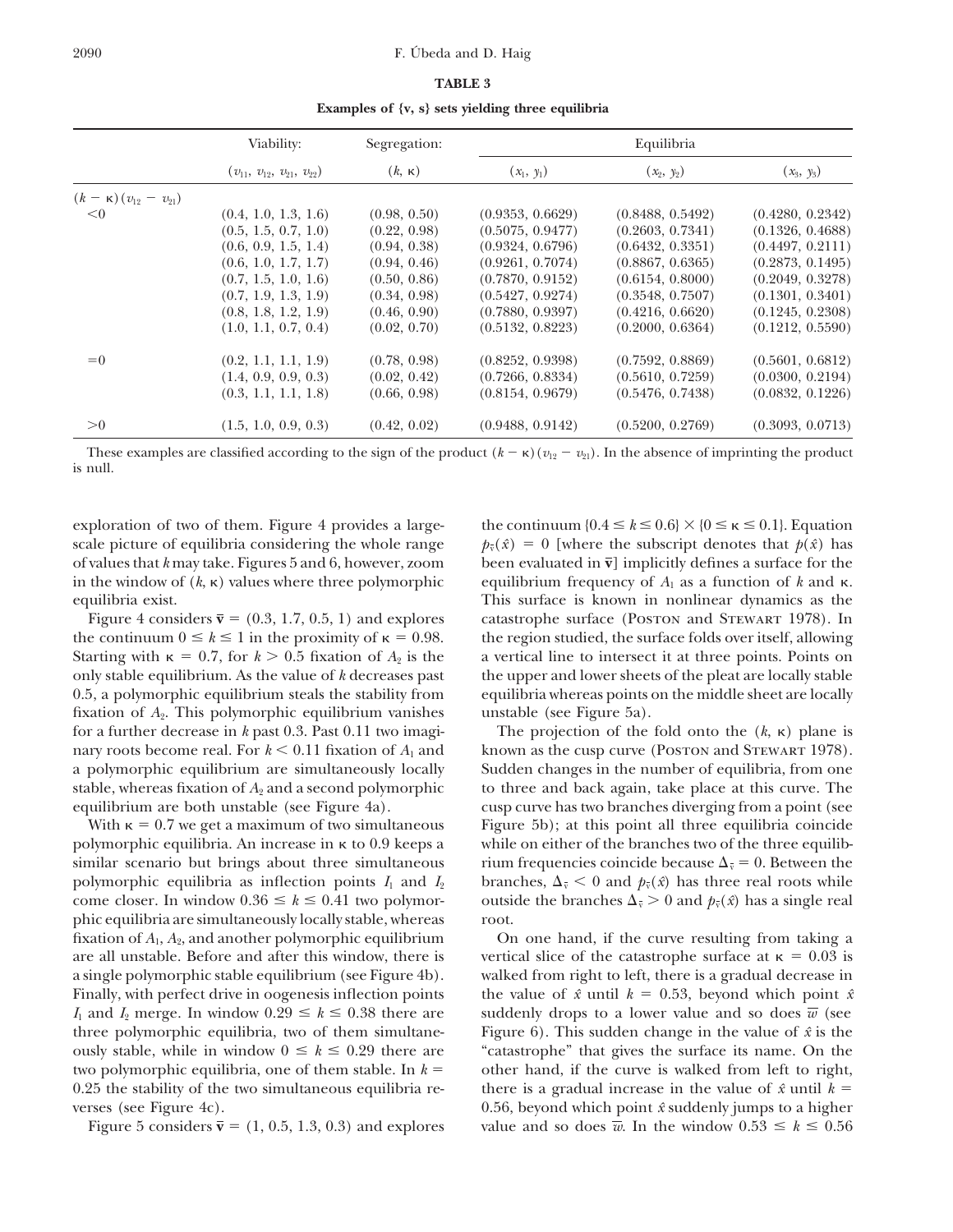

Figure 4.—Roots of our system as a function of *k*. Consider the viability set (0.3, 1.7, 0.5, 1). The *x* component of the equilibrium value is drawn as a function of *k*. Solid lines denote locally stable equilibria; dashed lines, unstable equilibria; and dotted lines, unfeasible equilibria (values of  $x \leq 0$  or 1 are devoid of biological meaning). These roots are drawn for three values of  $\kappa$ : (a) 0.7, showing a maximum of two polymorphic equilibria; (b) 0.9, showing a maximum of three polymorphic equilibria; (c) 1, where regions with two and three polymorphic equilibria fuse.

which delimits the basins of attraction of the other two equilibrium, the second force becomes relevant in a polymorphic equilibria. polymorphic population and favors the fixation of one

morphic equilibria, two of them are stable and one is one of the three equilibria under a viability scheme with unstable. Although we suspect that the system precludes imprinting but fails to explain all cases in the absence cases of one stable and two unstable equilibria we cannot of imprinting (see Table 3). reject the possibility that these exist in exceedingly rare numbers. Otherwise, {**v**, **s**} sets producing three polymor-<br>phic equilibria do not have obvious common features. DISCUSSION It would be reasonable to think that they require two The one-locus model we present in this article further pairs of opposing forces. These forces could be provided generalizes earlier models of sex-specific meiotic drive on the one hand by average heterozygote advantage, (WRIGHT 1969; HARTL 1970) by allowing nonequiva $v_{12} + v_{21} > v_{11} + v_{22}$ , and on the other hand by a segrega- lence of the viabilities of reciprocal heterozygotes, as tion bias toward formation of the least viable of the two might occur at an imprinted locus. It also extends the heterozygotes,  $(k - \kappa)(v_{12} - v_{21}) < 0$ . While the first

there are three polymorphic equilibria, the middle of selective force favors the formation of a polymorphic In all cases of parameter values yielding three poly- allele. This pair of antagonistic forces exists in all but

analysis of HARTL (1970), considering the case of per-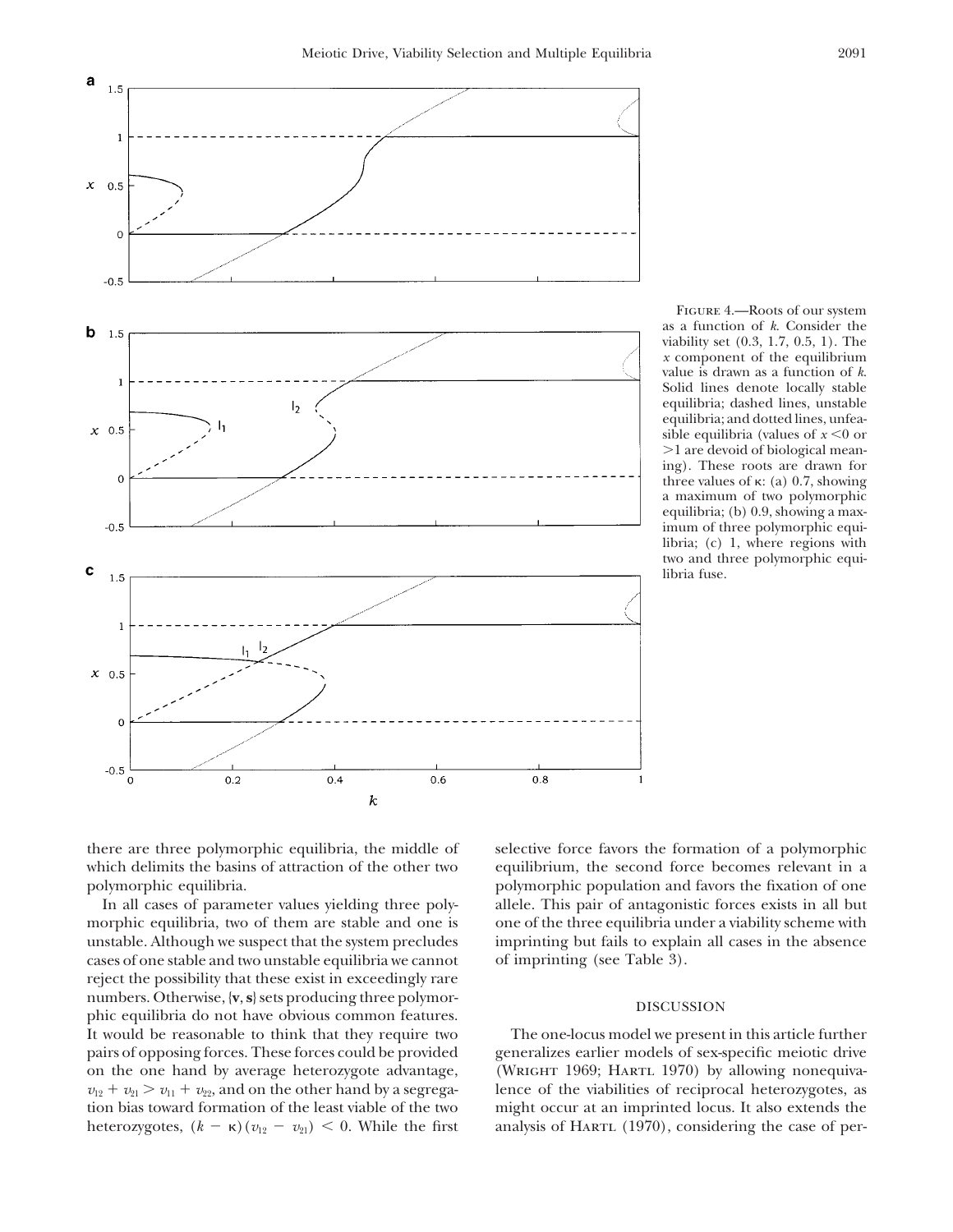

FIGURE 5.—Roots of  $p(x)$  as a function of *k* and *k*. Consider the viability set (1, 0.5, 1.3, 0.3). The catastrophe surface (a) is drawn in the window  $[0.35, 0.75] \times [0.0, 0.1]$  where it folds over itself. The projection of the boundary of the fold onto

parameter space in search of parameter sets yielding

gation ratio other than Mendelian but equal for both sexes drives this equilibrium away from the optimal pop-<br>ulation mean fitness, however. We have shown that the Using numerical analysis, we have shown that our ulation mean fitness, however. We have shown that the latter result does not need to be true if the segregation model can have multiple polymorphic equilibria. While ratio is allowed to differ between the sexes. For example, parameter sets yielding two equilibria are rare ( $\approx$ 2.4 in if one of the heterozygote classes has higher fitness than  $10<sup>3</sup>$ , parameter sets yielding three equilibria are even both homozygote classes, mean fitness is maximized by



FIGURE 6.—Section of Figure 5 at  $\kappa = 0.03$ . Solid portions of the curve represent locally stable equilibria whereas dashed portions of the curve represent unstable equilibria. Polynomial  $p(x)$  has three roots in the interval 0.531–0.557. The arrows represent sudden ("catastrophic") changes in the equilibrium of the system due to small variations in *k*. The change in population mean fitness that accompanies these jumps is also indicated.

a system of permanent translocation heterozygotes (*e.g.*, *Oenothera* spp. and *I. petraea*) in which perfect meiotic drive of one allele in one sex is balanced by perfect drag of the same allele in the other sex (HOLSINGER and ELLSTRAND 1984). This observation does not rely on the differential viability of reciprocal heterozygotes.

Eshel (1985) contends that selection on unlinked modifiers favors Mendelian segregation at a polymorphic locus because mean viability is increased by mod-(d) is drawn in the window  $[0.35, 0.75] \times [0.0, 0.1]$  where it folds ifiers that reduce the strength of segregation distortion.<br>over itself. The projection of the boundary of the fold onto However, his model assumed equal the  $(n, k)$  plane is known as a catastrophe curve  $(b)$ . Outside tion in the two sexes, and his elegant solution of a the fold, the system has none or one polymorphic equilibrium, whereas it has three polymorphic equilibria within the fold. major evolutionary puzzle is unlikely to apply (at least The line along the catastrophe surface and across the catastro-<br>
in unmodified form) if segregation ratios are allowed<br>
to differ between the sexes. This is because unlinked to differ between the sexes. This is because unlinked modifiers will sometimes favor enhanced segregation fect drive in favor of one allele in one sex and against distortion if one of the heterozygous classes is the most<br>the same allele in the other sex and exploring the fit genotype. Eshel's solution to the puzzle of Mendelia the same allele in the other sex, and exploring the fit genotype. Eshel's solution to the puzzle of Mendelian<br>parameter space in search of parameter sets yielding segregation could be rescued if it were assumed that most balanced polymorphisms involve heterozygotes two stable polymorphic equilibria. Stable polymorphic equilibria in single-locus models with lower viability than one of the homozygous classes.<br>in wiability selection maximize population mean fitness and this might be the case if most polymorphisms were of viability selection maximize population mean fitness This might be the case if most polymorphisms were<br>under the constraint of Mendelian segregation. A segregation distortion, or by analogous under the constraint of Mendelian segregation. A segre-<br>
gation can distortion, or by analogous<br>
gation ratio other than Mendelian but equal for both intragenomic conflicts, rather than by classical heterozy-

rarer ( $\approx$ 1.5 in 10<sup>5</sup>). Cases of multiple equilibria are not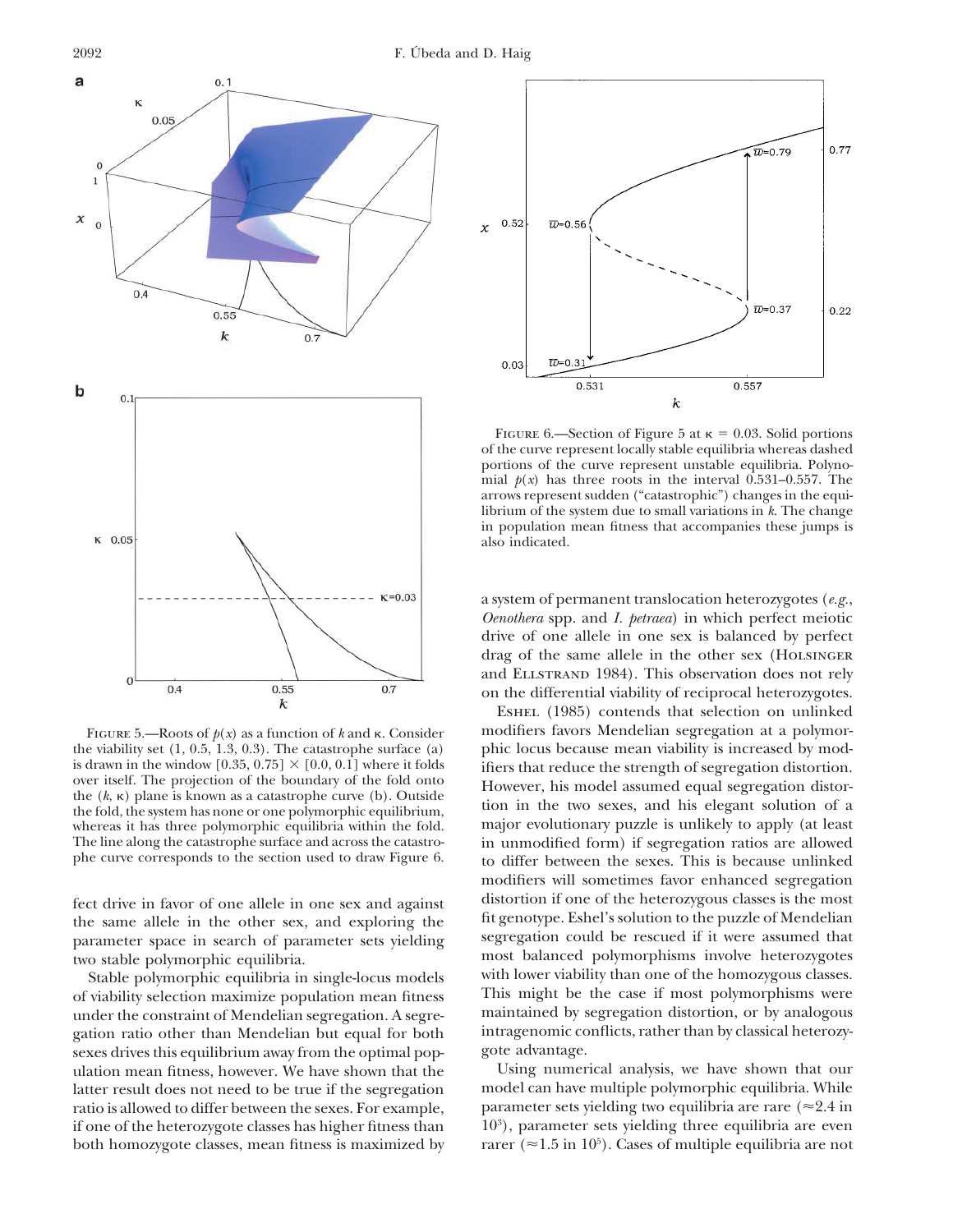restricted to differential viability of reciprocal heterozy-<br>gotes. Without genomic imprinting, however, the pro-<br>portions of parameter sets yielding two and three poly-<br>portions of parameter sets yielding two and three po morphic equilibria experience a twofold and fivefold tial sensitivity of Rsp alleles. Genetics 125: 515–525.<br>HOLSINGER, K. E., and N. C. ELLSTRAND, 1984 The evolution and decrease, respectively. HARTL (1970) finds sets yielding  $\frac{100 \text{m} \cdot \text{C}}{48-71}$ . E., and N. C. ELLSTRAND, 1984 The evolution and translocation heterozygotes. Am. Nat. 124: two polymorphic equilibria with frequency  $\approx 2.1$  in  $10^3$ .  $\hspace{1cm}$  48–71. This result is not comparable to ours because Hartl KARLIN, S., 1972 Some mathematical models of population genetics.<br>Am. Math. Monthly 79: 699-739. Surveys a nonsymmetric subset of our parameter space.<br>Multiple equilibria occur more often when segregation<br>at fixation states involving an eigenvalue one with applications Multiple equilibria occur more often when segregation at fixation states involving an eigenvalue one with application is strong in one sov and mild (or absort) in in population senetics. Theor. Popul. Biol. 22: 108-126. distortion is strong in one sex and mild (or absent) in<br>the other sex. In the absence of imprinting, this is the<br>region of the parameter space where the classic exam-<br>22: 962-273. region of the parameter space where the classic exam-<br>nles of secregation distortion the SD system in Drosoph-<br>LYTTLE, T. W., 1991 Segregation distorters. Annu. Rev. Genet. 25: ples of segregation distortion, the *SD* system in Drosoph-<br>
ila and *t*-haplotype in mouse, lie.<br>
OWEN (1953) was the first to describe a genetic model<br>
OWEN (1953) was the first to describe a genetic model<br>
OWEN (1953) w

OWEN (1953) was the first to describe a genetic model printing and deviate the two stable polymorphic equilibria. In his model nome 44: 311–320. with two stable polymorphic equilibria. In his model,<br>Owen, A. R. G., 1953 A genetical system admitting of two distinct OWEN, A. C., 1953 A generical system admitting of two distinct system admitting of two distinct system admitstration of the equilibria under natural selection. Heredity **7:** 97–102.<br>different viabilities in males and femal condition to have two stable polymorphic equilibria in these kinds of models is heterozygote superiority in one<br>sex but heterozygote inferiority in the other (KARLIN PROUT, T., 1968 Sufficient conditions for multiple niche sex but heterozygote inferiority in the other (KARLIN PROUT, T., 1968 Sufficient conditions for multiple niche polymor-<br>1972). Even though our model and Owen's (1953) phism. Am. Nat. 102: 493–496. 1972). Even though our model and OWEN's (1953) phism. Am. Nat. 102: 493–496.<br>model have a component of sex specificity, Owen's re-<br>model have a component of sex specificity, Owen's re-<br>ence on the genome. Nat. Rev. 2: 21–3 sults cannot be extrapolated to our model because they RHOADES, M. M., 1942 Preferential segregation in maize. Genetics are not formally equivalent. An interesting but daunting 27: 395–407. are not formally equivalent. An interesting but daunting<br>task would be incorporating sex-specific viability to our<br>moral sprinting at an autosomal locus. Genetics 147: 281–287.<br>Sprincipa at an autosomal locus. Genetics 147

We thank Carlos Ortega for computing assistance and Diane Tran Weisstein, E. W., 2002 *Concise Encyclopedia of Mathematics*. CRC Press, and Alex Platt for help with editing. Jon F. Wilkins, Paul Moorcroft, Cleveland/Boca R and Alex Platt for help with editing. Jon F. Wilkins, Paul Moorcroft, Richard C. Lewontin, and John Wakeley provided valuable comments on the manuscript. The work of Francisco Úbeda was supported by a Fulbright Scholarship, a Harvard Merit Scholarship, a Real Colegio Communicating editor: Y. X. Fu Complutense Scholarship, and by the Department of Organismic and Evolutionary Biology at Havard University.

- 
- determined by a linked distorter. Genet. Res. **61:** 91–96.
- BRUCK, D., 1957 Male segregation ratio advantage as a factor in maintaining lethal alleles in wild populations of house mice. Proc.<br>Natl. Acad. Sci. USA 43: 152-158.
- CANNINGS, C., 1969 A note on stability and convergence of genetic systems. Evolution 23: 517–518.
- 
- CROW, J. F., 1988 The ultraselfish gene. Genetics 118: 389–391.
- Dunn, L. C., and H. Levene, 1961 Population dynamics of a variant t-allele in a confined population of wild house mice. Evolution *kv*<sub>12</sub> +  $v_{21} - v_{22} > 0$  (A2a) **15:** 385–393.
- GANETZKY, B., 1999 Yuichiro Hiraizumi and forty years of segrega-<br>
(1 k)  $v_{12} + (1 k)v_{21} v_{11} > 0$  (A2b)<br>
(a) tion distortion. Genetics 152: 1–4.
- Eshel, I., 1985 Evolutionary genetic stability of Mendelian segrega- or tion and the role of free recombination in the chromosomal
- system. Am. Nat. **125:** 412–420. *Am.* Nat. **125:** 412–420. *kv*<sub>12</sub> + *kv*<sub>21</sub> *v*<sub>22</sub> < 0 (A3a) *kv*<sub>12</sub> + *kv*<sub>21</sub> *v*<sub>22</sub> < 0 (A3a) the population-genetics theory of segregation distortion. Am.  $(1 - \kappa)v_{12} + (1 - k)v_{21} - v_{11} < 0.$  (A3b) Nat. **137:** 443–456.
- 
- HIRAIZUMI, Y., 1989 A possible case of negative segregation distor-

- of *Drosophila melanogaster*: a challenge to the concept of differential sensitivity of Rsp alleles. Genetics 125: 515-525.
- 
- 
- 
- 
- 
- 
- 
- PEARCE, G. P., and H. G. SPENCER, 1992 Population genetic models<br>of genomic imprinting. Genetics 130: 899-907.
- 
- 
- 
- 
- 
- SPENCER, H. G., 2000 Population genetics and evolution of genomic imprinting. Annu. Rev. Genet. **34:** 457–477.
- 
- WRIGHT, S., 1969 *Evolution and the Genetics of Populations*, Vol. 2.<br>University of Chicago Press, Chicago/Boston.

### APPENDIX A

LITERATURE CITED **Conditions for existence of a nontrivial equilibrium:** AGULNIK, S. I., A. I. AGULNIK and A. O. RUVINSKY, 1990 Meiotic  $\begin{array}{c} \text{Polynomial } p(x) \text{ is a continuous function. Therefore, if} \\ \text{drive in female mice heterozygous for the HSR inserts on chromosome} \end{array}$   $\begin{array}{c} \text{Polynomial } p(x) \text{ is a continuous function.} \end{array}$  Therefore, if  $p(0)$  and  $p(1)$  have opposite sign,  $p(x)$  must equal zero some 1. Genet. Res. 55: 97–100.<br>
AGULNIK, S. I., I. D. SABANTSEV, G. V. ORLOVA and A. O. RUVINSKY,<br>
1993 Meiotic drive on aberrant chromosome 1 in the mouse is one root in the  $(0, 1)$  interval if

$$
\frac{p(0)}{p(1)} = \frac{k v_{21} v_{22}}{(1-k) v_{11} v_{12}} \cdot \frac{v_{22} - (k v_{12} + \kappa v_{21})}{(1-\kappa) v_{12} + (1-k) v_{21} - v_{11}} < 0.
$$
\n(A1)

systems. Evolution **23:** 517–518.<br>Crow, J. F., 1979 Genes that violate Mendel's rules. Sci. Am. **240:**<br>The satisfaction of this inequality depends solely on 134–146.<br>
134–146.<br>
W. J. F., 1988 The ultraselfish gene. Genetics 118: 389–391. alternative sets of conditions,

$$
kv_{12} + \kappa v_{21} - v_{22} > 0 \qquad (A2a)
$$

$$
(1 - \kappa) v_{12} + (1 - k) v_{21} - v_{11} > 0 \qquad (A2b)
$$

$$
kv_{12} + \kappa v_{21} - v_{22} < 0 \quad (A3a)
$$

$$
(1 - \kappa)v_{12} + (1 - k)v_{21} - v_{11} < 0. \tag{A3b}
$$

HARTL, D. L., 1970 Analysis of a general population genetic model<br>of meiotic drive. Evolution **24:** 538–545.<br>HIRAIZUMI, Y., 1989 A possible case of negative segregation distor-<br>librium, these conditions are sufficient and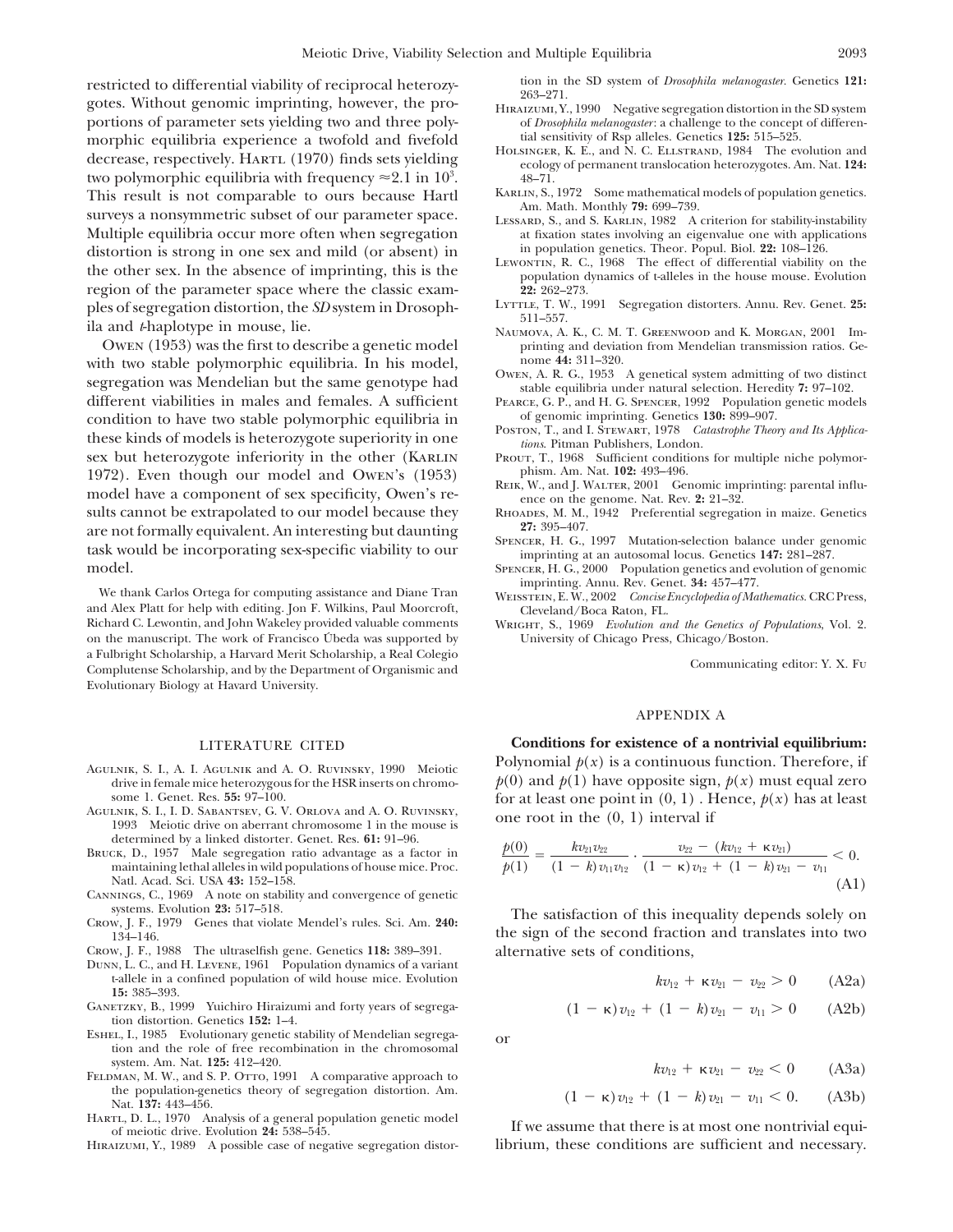However, they are sufficient but not necessary if multiple equilibria are taken into consideration.

**Conditions for stability of a nontrivial equilibrium:** The first-order approximation of system (1) evaluated in the proximity of equilibrium  $(\hat{x}, \hat{y})$  is

$$
\begin{bmatrix} x' \\ y' \end{bmatrix} = \begin{bmatrix} \frac{\partial x'}{\partial x} \Big|_{(x,y)} & \frac{\partial x'}{\partial y} \Big|_{(x,y)} \\ \frac{\partial y'}{\partial x} \Big|_{(x,y)} & \frac{\partial y'}{\partial y} \Big|_{(x,y)} \end{bmatrix} \begin{bmatrix} x \\ y \end{bmatrix}, \tag{A4}
$$

where

$$
\overline{w} \frac{\partial x'}{\partial x}\Big|_{(\hat{x},\hat{y})} = v_{11}\hat{y}(1-\hat{x}) + v_{22}\hat{x}(1-\hat{y})
$$
  
+ 
$$
(k-\hat{x})(v_{12}(1-\hat{y}) - v_{21}\hat{y})
$$
 (A5a)

$$
\left. \frac{\partial x'}{\partial y} \right|_{(\hat{x}, \hat{y})} = (v_{11} + v_{22}) \hat{x} (1 - \hat{x})
$$
  
+  $(b - \hat{x}) (v_{11} (1 - \hat{x}) - v_{12} \hat{x})$  (45b)

$$
\left.\overline{w}\frac{\partial y'}{\partial x}\right|_{(\hat{x},\hat{y})} = (v_{11} + v_{22})\hat{y}(1 - \hat{y})
$$
 This family each curve.

+ 
$$
(\kappa - \hat{y}) (v_{12}(1 - \hat{y}) - v_{21}\hat{y})
$$
 (A5c)  $v_{11}$ 

$$
\overline{w} \frac{\partial y'}{\partial y}\Big|_{(\hat{x},\hat{y})} = v_{11}\hat{x}(1-\hat{y}) + v_{22}\hat{y}(1-\hat{x})
$$
  
+  $(\kappa - \hat{y})(v_{21}(1-\hat{x}) - v_{12}\hat{x}).$  (A5d)

Let **G** be the gradient matrix in (A4) and  $g(\lambda)$  =  $\lambda^2$  – tr(**G**) $\lambda$  + det(**G**) be the characteristic polynomial associated with the linearized system, where  $tr(G)$  stands for the trace of **G** and  $det(G)$  refers to its determinant. The necessary and sufficient conditions for local stability factored, of  $(\hat{x}, \hat{y})$  are  $g|_{\lambda=1} > 0$  and  $\partial g/\partial \lambda|_{\lambda=1} > 0$ .<br>
Let **G**<sub>0</sub> (**G**<sub>1</sub>) be matrix **G** evaluated in **0** (1). Assuming  $\hat{x}^2$ 

Let  $\mathbf{G}_0$  ( $\mathbf{G}_1$ ) be matrix **G** evaluated in **0** (1). Assuming  $\hat{x}^2(1 - \hat{x})^2(k - \kappa)(1 - k - \kappa)(\hat{x} + (e_2 + 1)) = 0.$  (A8) the system does not present stable cycles, at least one nontrivial equilibrium is stable whenever both trivial From the last expression it is obvious that whenever equilibria are locally unstable. **0** is locally unstable if  $k = \kappa$  or  $k + \kappa = 1$  the identity is true for any  $\$ equilibria are locally unstable. 0 is locally unstable if  $g|_{G_0\lambda=1} < 0$  and  $\frac{\partial g}{\partial b_0\lambda=1} < 0$ , which yields  $kv_{12} + kv_{21} >$  Thus, a first family of neutral equilibria results from  $v_{22}$ . **1** is locally unstable if  $g|_{G_1,\lambda=1} < 0$  and  $\frac{\partial g}{\partial \lambda}|_{G_1,\lambda=1} <$  substituting  $k = \kappa$  in (4),  $i_{22}$ . **i** is locally different B<sub>IG<sub>1</sub> $\lambda$ =1  $\rightarrow$  0 and og/  $\sigma$ <sub>1</sub> $G$ <sub>1</sub> $\lambda$ =1  $\rightarrow$  substituting  $k = \kappa$  in (4), 0, which yields  $(1 - k)v_{21} + (1 - \kappa)v_{12} > v_{11}$ .</sub>

Note that the first set of conditions for the existence of at least one nontrivial equilibrium corresponds to A second family of neutral equilibria results from substi- the instability of both **<sup>0</sup>** and **<sup>1</sup>** while the second set of 1 in (4), conditions corresponds to the stability of **<sup>0</sup>** and **<sup>1</sup>**. To summarize, the stability conditions are sufficient but <br>not necessary conditions for the existence and stability  $\hat{x} = \frac{(1 - \kappa)\hat{y}}{\kappa + (1 - 2\kappa)\hat{y}}$ . (A10) of at least one trivial equilibrium.

**Strict equality:** If  $v_{22} = kv_{12} + \kappa v_{21}$ , **0** is a double equilibrium and the leading eigenvalue of  $\mathbf{G}_0$ ,  $\rho(\mathbf{G}_0)$ , takes in the sense that deviations from a particular equilibthe unit value. Thus we need to recur to second-order rium yield a succession of states closer to the family of conditions to characterize the stability of **0**. Following equilibria although not necessarily closer to the initial the general solution of LESSARD and KARLIN (1982), equilibrium. Changes from one equilibrium to another for eigenvalue 1 problems we can conclude that **0** is within a family are governed by random gametic drift. unstable whenever Instability conditions (A6) and (A7) reduce to



 $+(k - \hat{x})(v_{21}(1 - \hat{x}) - v_{12}\hat{x})$  (A5b) FIGURE A1.—Family of neutral equilibria when  $k = 1 - \kappa$ . This family is drawn in  $\Omega$  for the values of *k* indicated beside each curve.

$$
\frac{v_{11}}{v_{22}} > \frac{1-k}{\kappa} \frac{v_{12}}{v_{12} + v_{21}} + \frac{1-\kappa}{k} \frac{v_{21}}{v_{12} + v_{21}}.
$$
 (A6)

If  $v_{11} = (1 - k)v_{21} + (1 - \kappa)v_{12}$ , **1** is a double equilibrium and  $\rho(\mathbf{G}_1) = 1$ . Thus 1 is unstable whenever

$$
\frac{v_{22}}{v_{11}} < \frac{k}{1 - \kappa} \frac{v_{21}}{v_{12} + v_{21}} + \frac{\kappa}{1 - k} \frac{v_{12}}{v_{12} + v_{21}}. \tag{A7}
$$

 $v_{21}$  and  $v_{11} = (1 - k)v_{21} + (1 - \kappa)v_{12}$ , both  $\theta$  and  $1$  are double equilibria, and (7) can be fully

$$
\hat{x}^{2}(1-\hat{x})^{2}(k-\kappa)(1-k-\kappa)(\hat{x}+(e_{2}+1))=0.
$$
\n(A8)

$$
\hat{x} = \hat{y}.\tag{A9}
$$

tuting  $k + \kappa = 1$  in (4),

$$
\hat{\mathbf{x}} = \frac{(1 - \kappa)\hat{\mathbf{y}}}{\kappa + (1 - 2\kappa)\hat{\mathbf{y}}}.
$$
 (A10)

These families of equilibria (see Figure A1) are stable